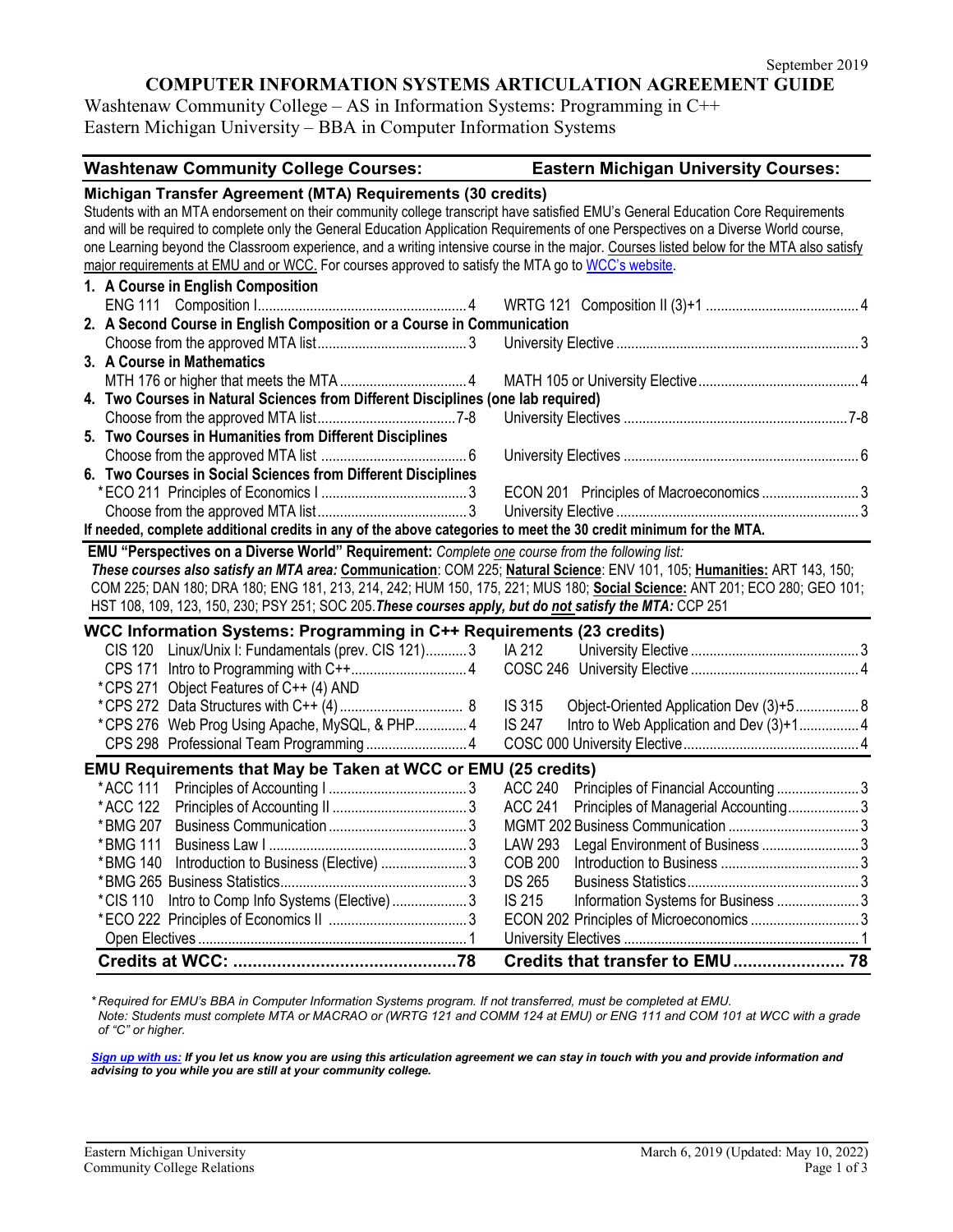## **COMPUTER INFORMATION SYSTEMS ARTICULATION AGREEMENT GUIDE**

Washtenaw Community College – AS in Information Systems: Programming in C++ Eastern Michigan University – BBA in Computer Information Systems

## **Completion of the BBA in Computer Information Systems at EMU**

| MGMT 386 Organizational Behavior & Theory3<br>Introduction to Operations Management3<br>OM 374                                                                                                                                                                                                                                                                                                                                                                                                                                                                                                                                                                                                                                                           |  |
|----------------------------------------------------------------------------------------------------------------------------------------------------------------------------------------------------------------------------------------------------------------------------------------------------------------------------------------------------------------------------------------------------------------------------------------------------------------------------------------------------------------------------------------------------------------------------------------------------------------------------------------------------------------------------------------------------------------------------------------------------------|--|
| <b>Discipline Requirements</b><br>(24 credits)<br>Business Data Comm & Information Security 3<br>IS 320<br>IS 350<br>Enterprise Resource Planning and Architecture 3<br>IS 380 Data and Information Management3<br>IS 417 Systems Analysis and Design3<br>IS 425 IS Project and Risk Management3<br>IS 449W IS Strategy, Management & Acquisition3<br>IS 310 Social Media for Business (3)<br>IS 385 Data Warehousing (3)<br>IS 400 Business Data Modeling & Visualization (3)<br>IS 405 Web Content Mining (3)<br>IS 410 Data Mining (3)<br>IS 415 Business Mobile Application Development (3)<br>IS 422 Social Media Network Analysis (3)<br>IS 427 Business Process and Identity Management (3)<br>IS 437 Intro to Business Info Technology Audit (3) |  |
| <b>LBC Requirement</b><br>One Learning Beyond the Classroom (LBC) course or<br>noncredit experience must be completed at EMU. Consult<br>College of Business advisor for options.                                                                                                                                                                                                                                                                                                                                                                                                                                                                                                                                                                        |  |
| <b>University Electives</b><br>(3 credits)<br>Complete enough credits to bring the minimum at the four-<br>year college level to 42 credits. Additional electives may be<br>required at EMU if fewer than 78 credits are transferred.                                                                                                                                                                                                                                                                                                                                                                                                                                                                                                                    |  |
|                                                                                                                                                                                                                                                                                                                                                                                                                                                                                                                                                                                                                                                                                                                                                          |  |

**Minimum Credits to Graduate:...................................120**

# **Sample Sequence for completing the program:**

Courses may not be offered every semester. Consult with a COB advisor to make a course plan.

| <b>First Semester</b>  |                                                  | (12 credits)           |
|------------------------|--------------------------------------------------|------------------------|
|                        |                                                  |                        |
|                        |                                                  |                        |
|                        |                                                  |                        |
|                        |                                                  |                        |
| <b>Second Semester</b> |                                                  | $(12 \text{ credits})$ |
|                        |                                                  |                        |
|                        | OM 374 F, W, S, online, prereq: DS 251 or 265  3 |                        |
|                        |                                                  |                        |
|                        |                                                  |                        |
| <b>Third Semester</b>  |                                                  | (12 credits)           |
|                        | MGMT 490 F, W, S, online, Concur Prereq: OM 3743 |                        |
|                        |                                                  |                        |
|                        |                                                  |                        |
|                        |                                                  |                        |
| <b>Fourth Semester</b> |                                                  | (6 credits)            |
|                        | IS 449W F, W, pre-req: IS 417 and IS 425 3       |                        |
|                        | University Elective or LBC Requirement 3         |                        |